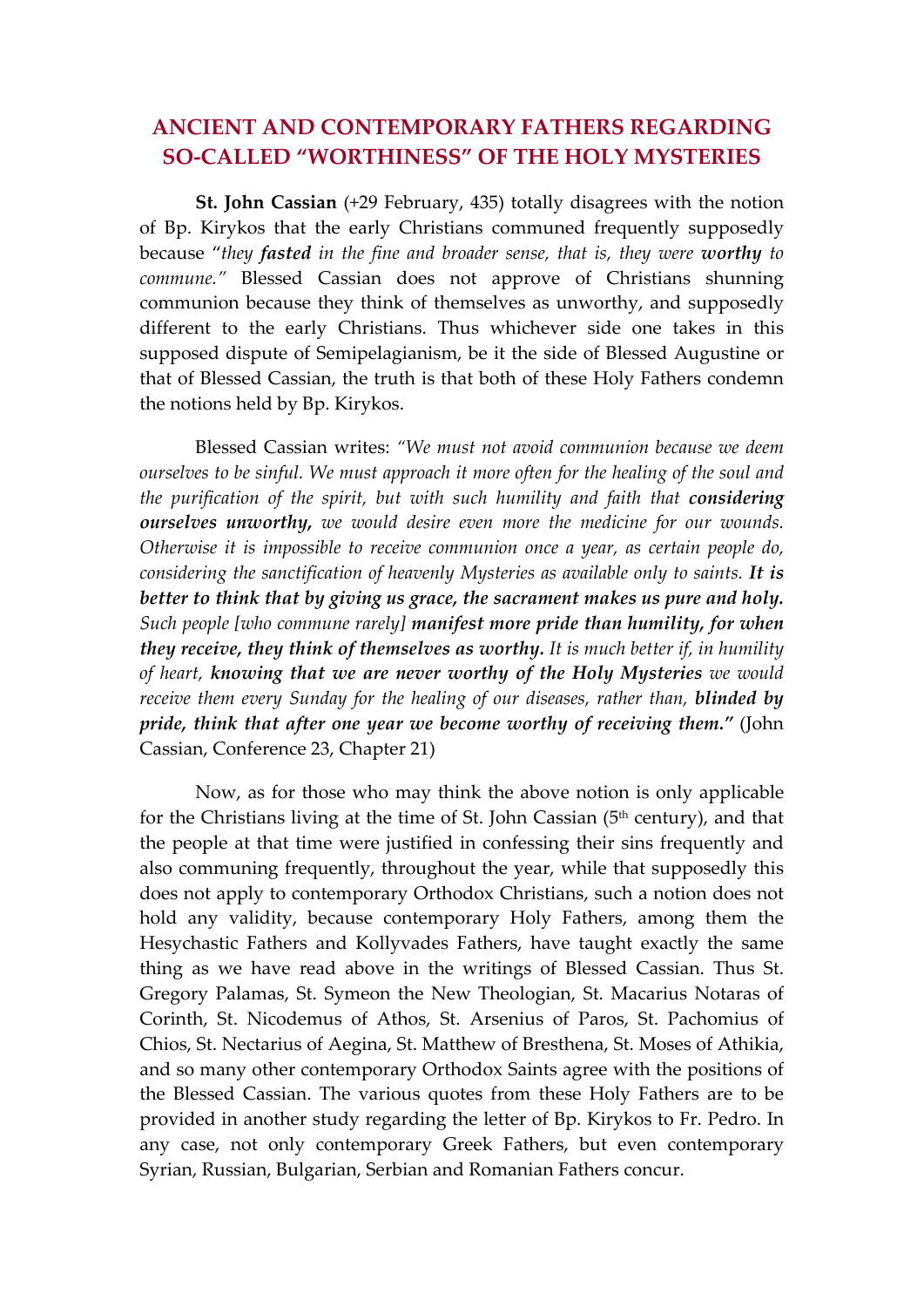**St. Arsenius the Russian of Stavronikita** (+24 March, 1846), for example, writes: *"One can sometimes hear people say that they avoid approaching the Holy Mysteries because they consider themselves unworthy. But who is worthy of it? No one on earth is worthy of it, but whoever confesses his sins with heartfelt contrition and approaches the Chalice of Christ with consciousness of his unworthiness the Lord will not reject, in accordance with His words, Him that cometh to Me I shall in no wise cast out (John 6:37)."* (Athonite Monastery of St. Panteleimon, *Athonite Leaflets,* No. 105, published in 1905)

**St. John Chrysostom** (+14 September, 407), Archbishop of the Imperial City of Constantinople New Rome, speaks very much against the idea of making fasting and communing a mere custom. He instead insists on making true repentance of tears and communion with God a daily ritual. For no one passes a single day without sinning at least in thought if not also in word and deed. Likewise, no one can live a true life in Christ without daily repentance and frequent Communion. But in fact, the greatest method to abstain from sins is by the fear of communing unworthily. Thus, through frequent Communion one is guided towards abstinence from sins. Of course, the grace of the Mysteries themselves are essential in this process of cleansing the brain, heart and bowel of the body, as well as cleansing the mind, spirit and word of the soul. But the fear of hellfire as experienced in the partaking of communion unworthily is most definitely a means of preventing sins.

But if one thinks that fasting for seven days without meat, five days without dairy, three days without oil, and one day without anything but xerophagy, is a means to make one "worthy" of Communion, whereas the communicant then returns to his life of sin until the next year when he decides to commune again, then not only was this one week of fasting worthless, not only would 40 days of lent be unprofitable, but even an entire lifetime of fasting will be useless. For such a person makes fasting and Communion a mere custom, rather than a way of Life in Christ.

Blessed Chrysostom writes: *"But since I have mentioned this sacrifice, I wish to say a little in reference to you who have been initiated; little in quantity, but possessing great force and profit, for it is not our own, but the words of Divine Spirit. What then is it? Many partake of this sacrifice once in the whole year; others twice; others many times. Our word then is to all; not to those only who are here, but to those also who are settled in the desert. For they partake once in the year, and often indeed at intervals of two years. What then? Which shall we approve? Those [who receive] once [in the year]? Those who [receive] many times? Those who [receive] few times? Neither those [who receive] once, nor those [who receive] often, nor those [who receive] seldom, but those [who come] with a pure conscience, from a pure heart, with an irreproachable life. Let such draw near*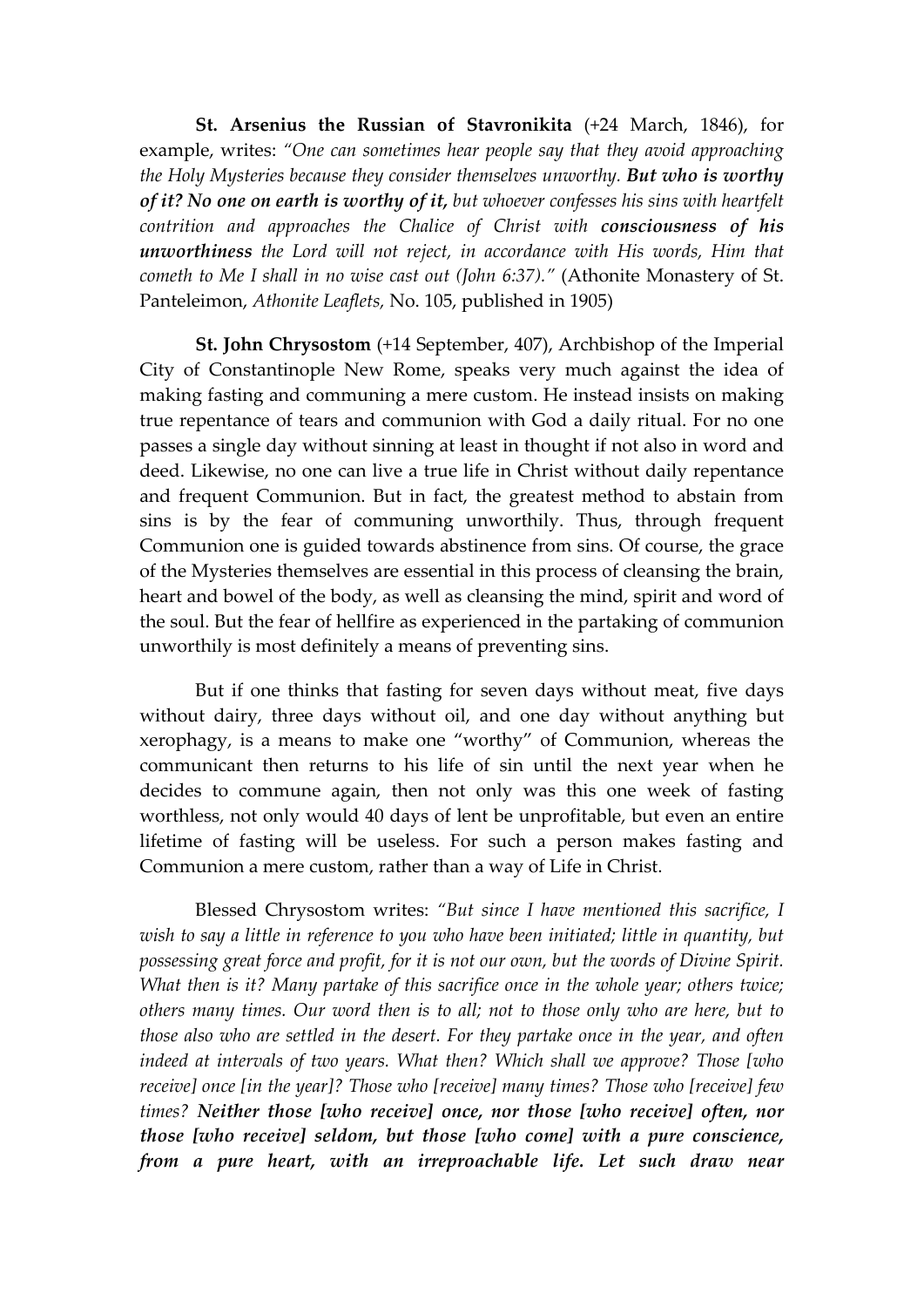*continually; but those who are not such, not even once. Why, you will ask? Because they receive to themselves judgment, yea and condemnation, and punishment, and vengeance. And do not wonder. For as food, nourishing by nature, if received by a person without appetite, ruins and corrupts all [the system], and becomes an occasion of disease, so surely is it also with respect to the awful mysteries. Do you feast at a spiritual table, a royal table, and again pollute your mouth with mire? Do you anoint yourself with sweet ointment, and again fill yourself with ill savors? Tell me, I beseech you, when after a year you partake of the Communion, do you think that the Forty Days are sufficient for you for the purifying of the sins of all that time? And again, when a week has passed, do you give yourself up to the former things? Tell me now, if when you have been well for forty days after a long illness, you should again give yourself up to the food which caused the sickness, have you not lost your former labor too? For if natural things are changed, much more those which depend on choice. As for instance, by nature we see, and naturally we have healthy eyes; but oftentimes from a bad habit [of body] our power of vision is injured. If then natural things are changed, much more those of choice. Thou assignest forty days for the health of the soul, or perhaps not even forty, and do you expect to propitiate God? Tell me, are you in sport? These things I say, not as forbidding you the one and annual coming, but as wishing you to draw near continually."* (John Chrysostom, *Homily 17,* on Hebrews 10:2‐9)

The Holy Fathers also stress the importance of confession of sins as the ultimate prerequisite for Holy Communion, while remaining completely silent about any specific fast that is somehow generally applicable to all laymen equally. It is true that the spiritual father (who hears the confession of the penitent Orthodox Christian layman) does have the authority to require his spiritual son to fulfill a fast of repentance before communion. But the local bishop (who is not the layman's spiritual father but only a distant observer) most certainly does not have the authority to demand the priests to enforce a single method of preparation common to all laymen without distinction, such as what Bp. Kirykos does in his letter to Fr. Pedro. For man cannot be made "worthy" due to such a pharisaic fast that is conducted for mere custom's sake rather than serving as a true form of repentance. Indeed it is possible for mankind to become worthy of Holy Communion. But this worthiness is derived from the grace of God which directs the soul away from sins, and it is derived from the Mysteries themselves, particularly the Mystery of Repentance (also called Confession or Absolution) and the Mystery of the Body and Blood of Christ (also called the Eucharist or Holy Communion).

**St. Nicholas Cabasilas** (+20 June, 1391), Archbishop of Thessalonica, writes: *"The Bread which truly strengthens the heart of man will obtain this for us; it will enkindle in us ardor for contemplation, destroying the torpor that weighs down*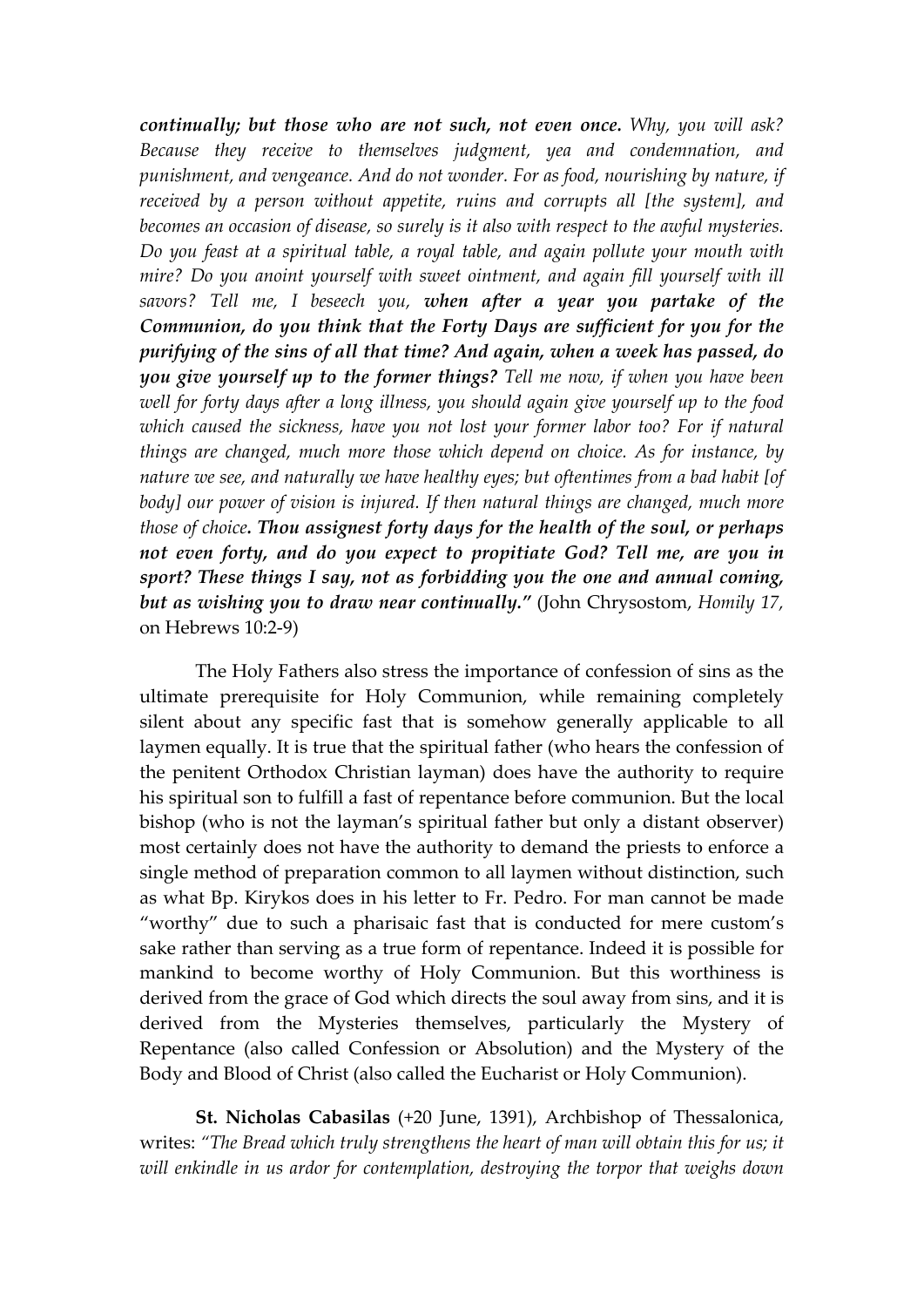*our soul; it is the Bread which has come down from heaven to bring Life; it is the Bread that we must seek in every way. We must be continually occupied with this Eucharistic banquet lest we suffer famine. We must guard against allowing our soul to grow anemic and sickly, keeping away from this food under the pretext of reverence for the sacrament. On the contrary, after telling our sins to the priest, we must drink of the expiating Blood."* (St. Nicholas Cabasilas, *The Life in Christ*).

**St. Matthew Carpathaces** (+14 May, 1950), Archbishop of Athens, while still an Archimandrite, published a book in 1933 in which he wrote five pages regarding the Mystery of Holy Communion. In these five pages he addresses the issue of Holy Communion, worthiness and preparation. Nowhere in it does he speak of any particular pre‐communion fast. On the contrary, in the rest of the book he speaks only about the fasts of Wednesday and Friday throughout the year, and the four Lenten seasons of Nativity, Pascha, Apostles and Dormition. He also mentions that married couples should avoid marital relations on Wednesdays, Fridays, Saturdays and Sundays. Aside from these fasts and abstaining, he mentions no such thing about a pre‐communion fast anywhere in the book, and the book is over 300 pages long.

In the section where he speaks specifically regarding Holy Communion, Blessed Matthew speaks only of confession of sins as a prerequisite to Holy Communion, and he mentions the importance of abstaining from sins. Nowhere does he suggest that partaking of foods on the days the Orthodox Church permits is supposedly a sin. For to claim such a thing is a product of Manicheanism and is anathematized by several councils. But Blessed Matthew of Bresthena was no Manichean, he was a Genuine Orthodox Christian, a preserver of Orthodoxy in its fullness. The fact he had 600 nuns and 200 monks flock around him during his episcopate in Greece is proof of his spiritual heights and that he was an Orthodox Christian not only in thought and word, but also in deed. Yet Bp. Kirykos, who in his thirty years as a pastor has not managed to produce a single spiritual offspring, dares to claim that Blessed Matthew of Bresthena is the source of his corrupt and heretical views. But nothing could be further from the truth.

In Blessed Matthew's written works, which are manifold and well‐ preserved, nowhere does he suggest that clergy can simply follow the common fasting rules of the Orthodox Church and commune several times per week, while if laymen follow the same Orthodox rules of fasting just as do the priests, they are supposedly not free to commune but must undergo some kind of extra fast. Nowhere does he demand this fast that is not as a punishment for laymen's sins, but is implemented merely because they are laymen, since this fast is being demanded irrespective of the outcome of their